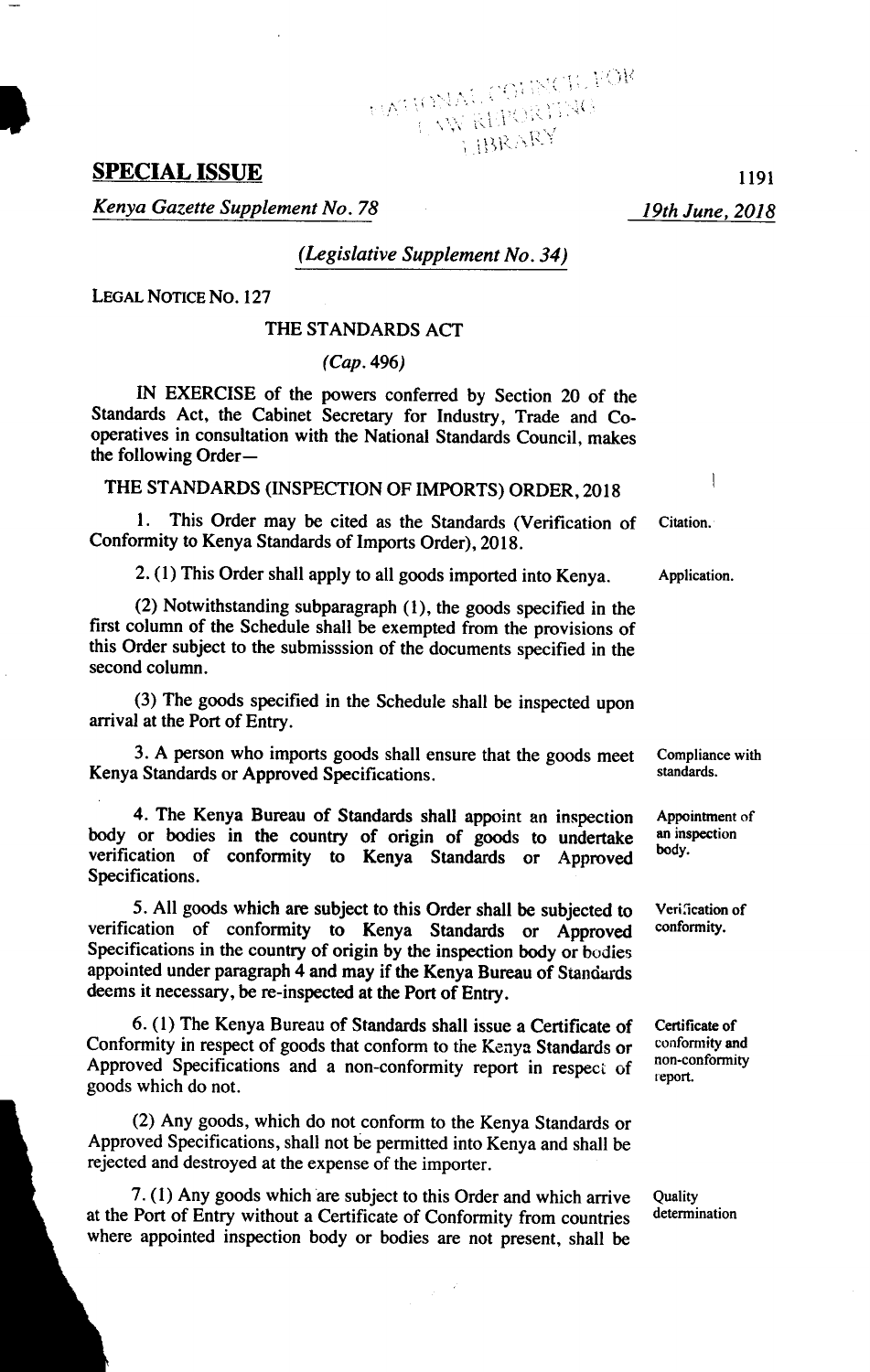subjected to verification of Conformity to Kenya Standards or Approved Specifications to determine quality at the expense of the importer.

(2) Where goods subjected to quality determination under subparagraph (1) are found not to be in conformity with the Kenya Standards or Approved Specifications, such goods shall be rejected and destroyed at the expense of the importer.

8. (1) The Kenya Bureau of Standards may, with the approval of Destination and<br>Cabinet Secretary carry out destination inspection on goods Inspection the Cabinet Secretary, carry out destination inspection on goods arriving without a Certificate of conformity.

(2) Goods subjected to destination inspection in paragraph 8 (1) above shall be subjected to inspection at the Port of Entry upon payment by the importer of an inspection fee of twenty per centum of the approved customs value.

9. The Cabinet Secretary may, on the advice of Kenya Bureau of Exemption. Standards, exempt any imports from the provisions of this Order where the Cabinet Secretary is satisfied that it is in the national interest to do so.

10. The Verification of Conformity to Kenya Standards of Revocation of the Order 2005 is revoked Imports Order, 2005 is revoked.

#### SCHEDULE 1

### CRITERIA FOR EXEMPTION OF SPECIFIC IMPORTERS FROM PVOC REQUIREMENTS

| SN | <b>CATEGORY</b>                                                                                                                                                                                                 | DOCUMENTS REQUIRED                                                                                                                                                            |
|----|-----------------------------------------------------------------------------------------------------------------------------------------------------------------------------------------------------------------|-------------------------------------------------------------------------------------------------------------------------------------------------------------------------------|
|    | Products regulated by other government<br>agencies with scopes of regulation that<br>fully cover quality specifications of<br>Kenya standards declared under section<br>$9(1)$ of The Standards Act (Cap. 496). | Proof of quality certification by the<br>regulator(s), or<br>Import permits<br>Any other relevant documents.                                                                  |
|    | Raw materials, machinery and spares<br>imported by registered manufacturers<br>for own use                                                                                                                      | Certificate of registration of the<br>manufacturer by the Kenya Bureau of<br>Standards (KEBS) or any other agency<br>responsible for regulating the<br>manufactured products. |
|    | Goods imported by diplomats and<br>diplomatic missions                                                                                                                                                          | Form PRO 1A or 1B issued by the<br>Ministry of Foreign Affairs.                                                                                                               |
|    | Courier parcels with a value to be<br>specified by KEBS.                                                                                                                                                        | Parcel handler's license issued by the<br>Communications Authority of Kenya                                                                                                   |
|    | Printed matter and copyrighted digital<br>materials (e.g. textbooks, periodicals,<br>diaries, labels, recorded digital media,<br>magnetic media etc.)                                                           | Evidence that it is printed matter.                                                                                                                                           |